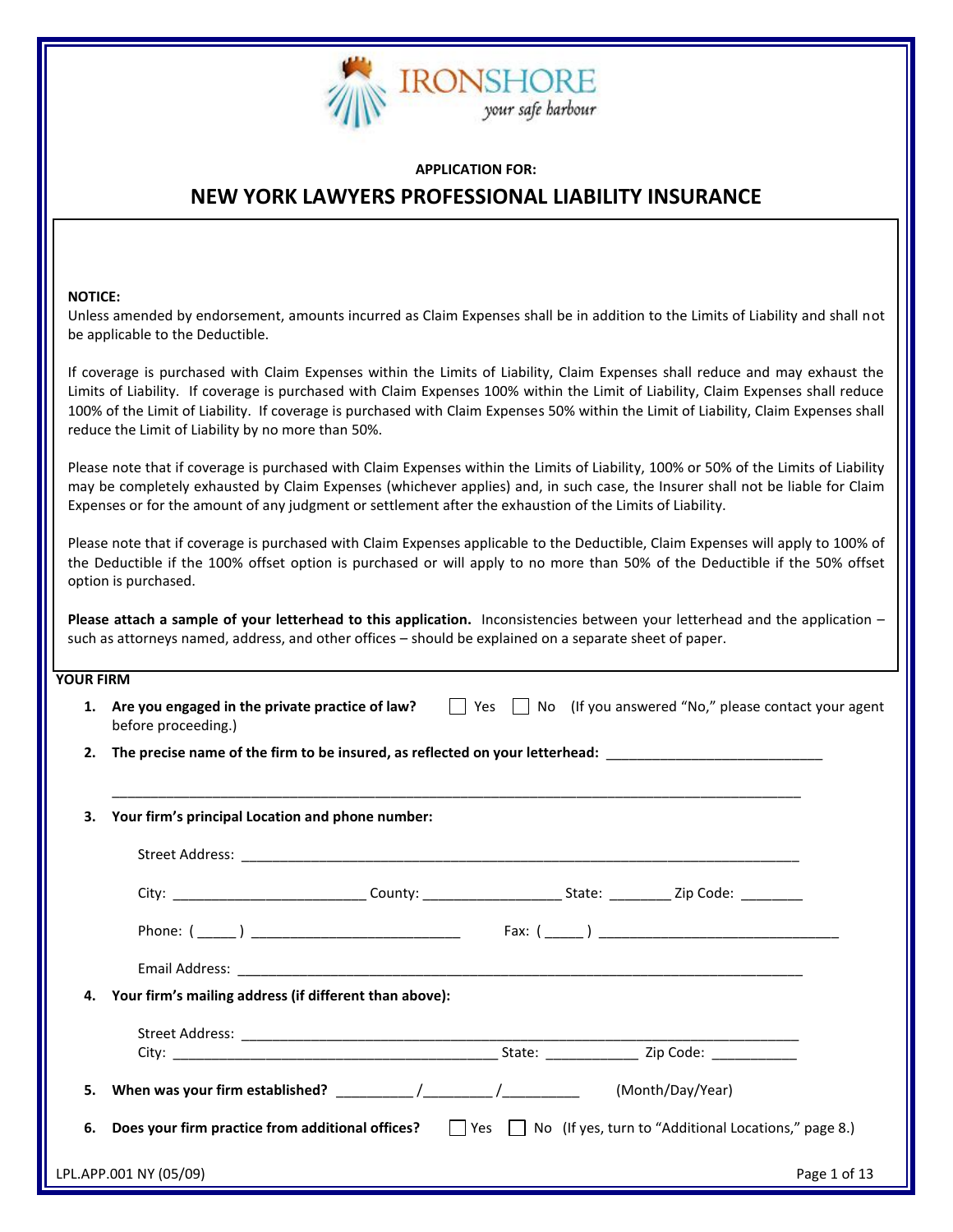| 7. | Applicant is a(n) (check one): |
|----|--------------------------------|
|----|--------------------------------|

Professional Corporation LLC or LLP

**7. Applicant is a(n) (check one):** Individual Partnership Professional Association

Other: \_\_\_\_\_\_\_\_\_\_\_\_\_\_\_\_\_\_\_\_\_\_\_\_\_\_\_\_\_\_\_\_\_\_\_\_\_\_\_\_\_\_\_\_\_\_\_\_\_\_\_\_\_\_

#### **8. List all predecessors of the firm:**

(Predecessor means any partnership, professional corporation, professional association, limited liability partnership or limited liability corporation engaged in legal services; and to whose financial assets and liabilities the firm is the majority successor in interest.)

Include the date the predecessor firms were established and the date of merger.

| None

| Name of Predecessor Firm | <b>Date Established</b> | <b>Date of Merger</b> |
|--------------------------|-------------------------|-----------------------|
|                          |                         |                       |
|                          |                         |                       |
|                          |                         |                       |

## **9. Total number of lawyers who have left in the past year:** \_\_\_\_\_\_\_\_\_\_\_\_\_\_\_\_\_\_\_\_\_\_\_\_\_\_\_\_\_\_\_\_\_\_\_\_\_\_\_\_\_\_\_\_\_

# **10. Please list here your firm's attorneys**.

| <b>Attorneys Name</b> | - Associate<br>A<br>- Employee<br>Е<br>- Owner<br>$\mathbf{o}$<br>OC - Of Counsel<br>P<br>- Partner | <b>Date Admitted</b><br>to Bar<br>(MM/DD/YYYY) | Date Hired /<br><b>Joined Firm</b><br>(MM/DD/YYYY) |     | Have you completed<br>any CLE or have you<br>attended continuing<br>education seminars<br>within the last 2 years? |
|-----------------------|-----------------------------------------------------------------------------------------------------|------------------------------------------------|----------------------------------------------------|-----|--------------------------------------------------------------------------------------------------------------------|
|                       | PT - Part Time                                                                                      |                                                |                                                    | Yes | No                                                                                                                 |
|                       |                                                                                                     |                                                |                                                    |     |                                                                                                                    |
|                       |                                                                                                     |                                                |                                                    |     |                                                                                                                    |
|                       |                                                                                                     |                                                |                                                    |     |                                                                                                                    |
|                       |                                                                                                     |                                                |                                                    |     |                                                                                                                    |
|                       |                                                                                                     |                                                |                                                    |     |                                                                                                                    |
|                       |                                                                                                     |                                                |                                                    |     |                                                                                                                    |
|                       |                                                                                                     |                                                |                                                    |     |                                                                                                                    |
|                       |                                                                                                     |                                                |                                                    |     |                                                                                                                    |
|                       |                                                                                                     |                                                |                                                    |     |                                                                                                                    |
|                       |                                                                                                     |                                                |                                                    |     |                                                                                                                    |

## **11. For "Of Counsel" attorneys: Please complete the following for each "of counsel" attorney.**

| <b>Attorneys Name</b> | Does attorney work<br>exclusively for the<br>applicant firm? | How many hours per<br>week worked for the<br>applicant firm? | Does attorney have<br>independent<br>professional liability<br>insurance coverage? |
|-----------------------|--------------------------------------------------------------|--------------------------------------------------------------|------------------------------------------------------------------------------------|
|                       | No<br>Yes                                                    |                                                              | No<br>Yes                                                                          |
|                       | No<br>Yes                                                    |                                                              | No<br>Yes                                                                          |
|                       | No<br>Yes                                                    |                                                              | No<br>Yes                                                                          |

- **12. Have any of your firm's attorneys been refused admission to practice, disbarred, suspended or formally reprimanded, or are any such proceedings in progress?** No (If yes, please provide dates, allegations, outcome and date of reinstatement on a separate sheet and attach it to this application.)
- **13. What is your total number of clerks, secretaries, paralegals, investigators, and other support staff?** \_\_\_\_\_\_\_\_\_\_

| 14. Is your ratio of staff to attorneys greater that 2:1? | . Yes | $\Box$ No If Yes, turn to "Support Staff," page 8.) |              |
|-----------------------------------------------------------|-------|-----------------------------------------------------|--------------|
| LPL.APP.001 NY (05/09)                                    |       |                                                     | Page 2 of 13 |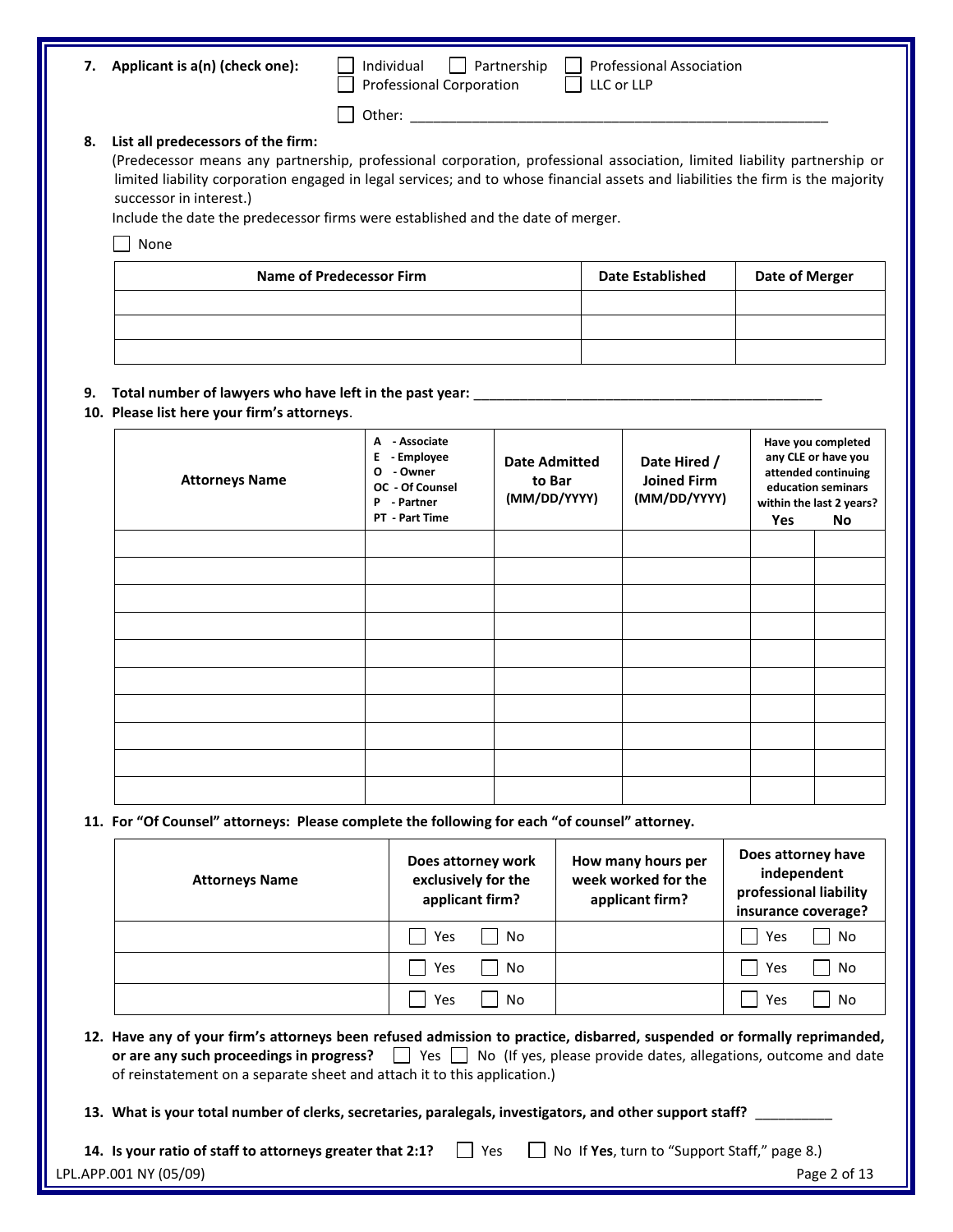|    |                                        | B. If you do share offices with other attorneys, does your firm keep separate files, employ separate support staff, and<br>present itself as an independent practice to the public? | Yes<br>No            |     |           |
|----|----------------------------------------|-------------------------------------------------------------------------------------------------------------------------------------------------------------------------------------|----------------------|-----|-----------|
|    | (A back-up attorney is required.)      | 16. If you are a sole practitioner, please identify the attorney who handles your cases in your absence.                                                                            |                      |     |           |
|    | Back-up Attorney:                      |                                                                                                                                                                                     |                      |     |           |
|    | Address, City & St:                    |                                                                                                                                                                                     |                      |     |           |
|    | Telephone Number:                      |                                                                                                                                                                                     |                      |     |           |
|    |                                        | <b>INTERNAL PROCEDURES</b> (Please provide a written explanation for all "NO" responses.)                                                                                           |                      |     |           |
|    | Please check all applicable categories | 17. a) Does your firm maintain a Docket Control system for litigated and non-litigated items?                                                                                       |                      | Yes | No        |
|    | Single Calendar                        | Computer                                                                                                                                                                            | <b>Tickler Cards</b> |     |           |
|    | Dual Calendar                          | <b>Master Listing</b>                                                                                                                                                               | Other (describe):    |     |           |
|    |                                        | b) Does the firm have procedures to back-up computer systems or some other form of emergency back-up                                                                                |                      |     |           |
|    |                                        | system in the event of disruption of business due to emergency or natural disaster?                                                                                                 |                      | Yes | No        |
|    |                                        |                                                                                                                                                                                     |                      |     |           |
|    |                                        |                                                                                                                                                                                     |                      |     |           |
| C) |                                        | Are at least two individuals involved in maintaining the Docket Control System?<br>d) Please indicate how frequently time deadlines are crosschecked?                               |                      | Yes | No        |
|    | Daily                                  | Weekly<br>Monthly                                                                                                                                                                   |                      |     |           |
|    |                                        |                                                                                                                                                                                     |                      |     |           |
|    |                                        | e) Does the ultimate responsibility for the Docket Control of a matter rest with the lawyer handling the matter?                                                                    |                      |     |           |
|    |                                        |                                                                                                                                                                                     |                      | Yes | No        |
|    |                                        | f) Does your firm require the use of engagement letters including fee agreement on all engagements undertaken by firm?                                                              |                      | Yes | <b>No</b> |
|    | existing relationship is terminated?   | g) Does your firm notify clients or prospective clients in writing when you decline to represent them, and when an                                                                  |                      | Yes | No        |
|    |                                        | h) Which of the following tools are used to avoid conflict of interest?                                                                                                             |                      |     |           |
|    | Oral/Memory                            | Index File                                                                                                                                                                          | Computer             |     |           |
|    | <b>Conflict Committee</b>              |                                                                                                                                                                                     |                      |     |           |
|    |                                        |                                                                                                                                                                                     |                      |     |           |
| i) |                                        | Does the conflict of interest system allow the cross-checking of conflicts between former, existing or potential clients                                                            |                      |     |           |
|    |                                        | of the applicant and all individual attorneys before accepting new clients or new matters?                                                                                          |                      | Yes | No        |
|    |                                        |                                                                                                                                                                                     |                      |     |           |
| i) |                                        | How many suits for collection of fees have been filed by the firm during the past two (2) years? _______                                                                            |                      |     |           |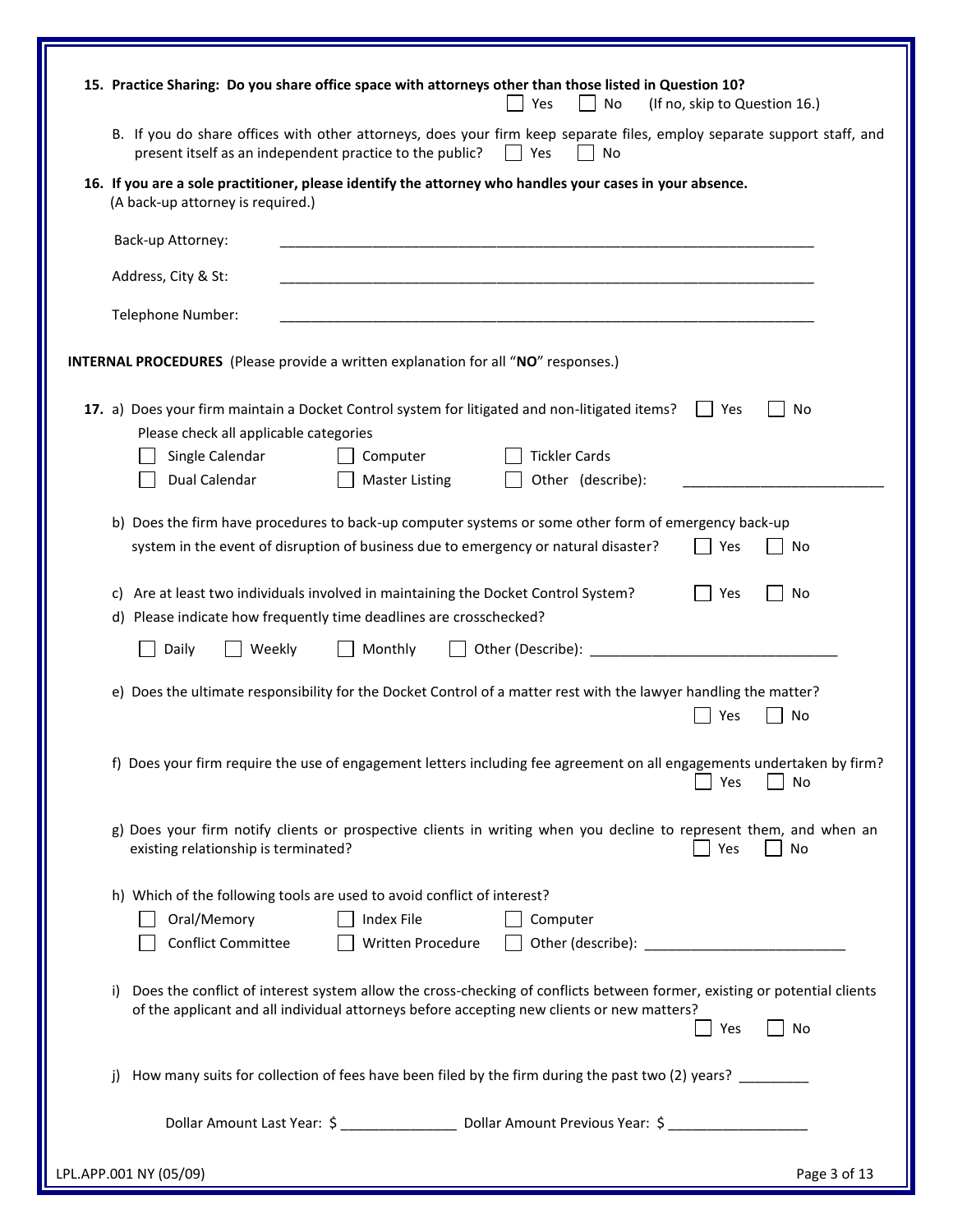|    | k) | Does your firm delegate or refer legal work, retaining a portion of the fees?<br>"Delegated Work," page 8) |                       | $\perp$                                                                                                                                                                                                                                                                                                               | Yes   No (If Yes, turn to |
|----|----|------------------------------------------------------------------------------------------------------------|-----------------------|-----------------------------------------------------------------------------------------------------------------------------------------------------------------------------------------------------------------------------------------------------------------------------------------------------------------------|---------------------------|
|    |    | <b>CLIENT RELATIONS</b>                                                                                    |                       |                                                                                                                                                                                                                                                                                                                       |                           |
| 1. |    | during the past twelve (12) months?                                                                        |                       | Major Client - Did any one client (including affiliated or related clients) account for 25% or more of your gross revenues<br>Yes<br>  No                                                                                                                                                                             |                           |
|    |    | If yes, please provide complete details on a separate attachment.                                          |                       |                                                                                                                                                                                                                                                                                                                       |                           |
| 2. |    |                                                                                                            |                       | a. Suits for Fees - How many suits for fees have been filed against clients in the last two (2) years? ______                                                                                                                                                                                                         |                           |
|    |    | separate sheet if necessary:                                                                               |                       | b. Provide the following information on each suit for unpaid legal fees filed within the last two (2) years. Please attach                                                                                                                                                                                            |                           |
|    |    | <b>DATE FILED</b>                                                                                          | <b>NAME OF CLIENT</b> | \$ AMOUNT SOUGHT                                                                                                                                                                                                                                                                                                      | <b>STATUS/RESULT</b>      |
|    |    |                                                                                                            |                       |                                                                                                                                                                                                                                                                                                                       |                           |
|    |    |                                                                                                            |                       |                                                                                                                                                                                                                                                                                                                       |                           |
|    |    |                                                                                                            |                       |                                                                                                                                                                                                                                                                                                                       |                           |
|    |    |                                                                                                            |                       |                                                                                                                                                                                                                                                                                                                       |                           |
|    | c. |                                                                                                            |                       | What steps have been taken by the firm to reduce or avoid the necessity of future fee collections suits?                                                                                                                                                                                                              |                           |
|    |    |                                                                                                            |                       |                                                                                                                                                                                                                                                                                                                       |                           |
|    | d. |                                                                                                            |                       | When evaluating whether a case should be sent for collection, does the firm review the file for the purpose of<br>evaluating whether the possibility of a counter claim alleging malpractice might be filed in response thereto?<br>Yes<br>No                                                                         |                           |
|    |    | <b>YOUR PRACTICE</b>                                                                                       |                       |                                                                                                                                                                                                                                                                                                                       |                           |
|    |    | 18. Some guidelines for completing this section:<br>a.<br>b.<br>represent.<br>c.<br>underwriters.          |                       | Express percentages of time devoted to each specialty during the previous year.<br>Indicate percentages in <b>WHOLE NUMBERS</b> next to the type of law you practice, not the business client you<br>Please be as accurate as possible as casual estimates may cause inappropriate evaluation of your practice by our |                           |
|    |    |                                                                                                            |                       |                                                                                                                                                                                                                                                                                                                       |                           |
|    |    | <b>AREA OF PRACTICE</b><br>Round to the nearest whole percent                                              | %                     | <b>AREA OF PRACTICE</b><br>Round to the nearest whole percent                                                                                                                                                                                                                                                         | %                         |
|    |    | Administrative Law                                                                                         |                       | <b>Insurance Defense</b>                                                                                                                                                                                                                                                                                              |                           |
|    |    | <b>Admiralty Defense</b>                                                                                   |                       | International Law                                                                                                                                                                                                                                                                                                     |                           |
|    |    | <b>Admiralty Marine</b>                                                                                    |                       | Investment Money Manger                                                                                                                                                                                                                                                                                               |                           |

|  |  | LPL.APP.001 NY (05/09) |  |  |
|--|--|------------------------|--|--|
|  |  |                        |  |  |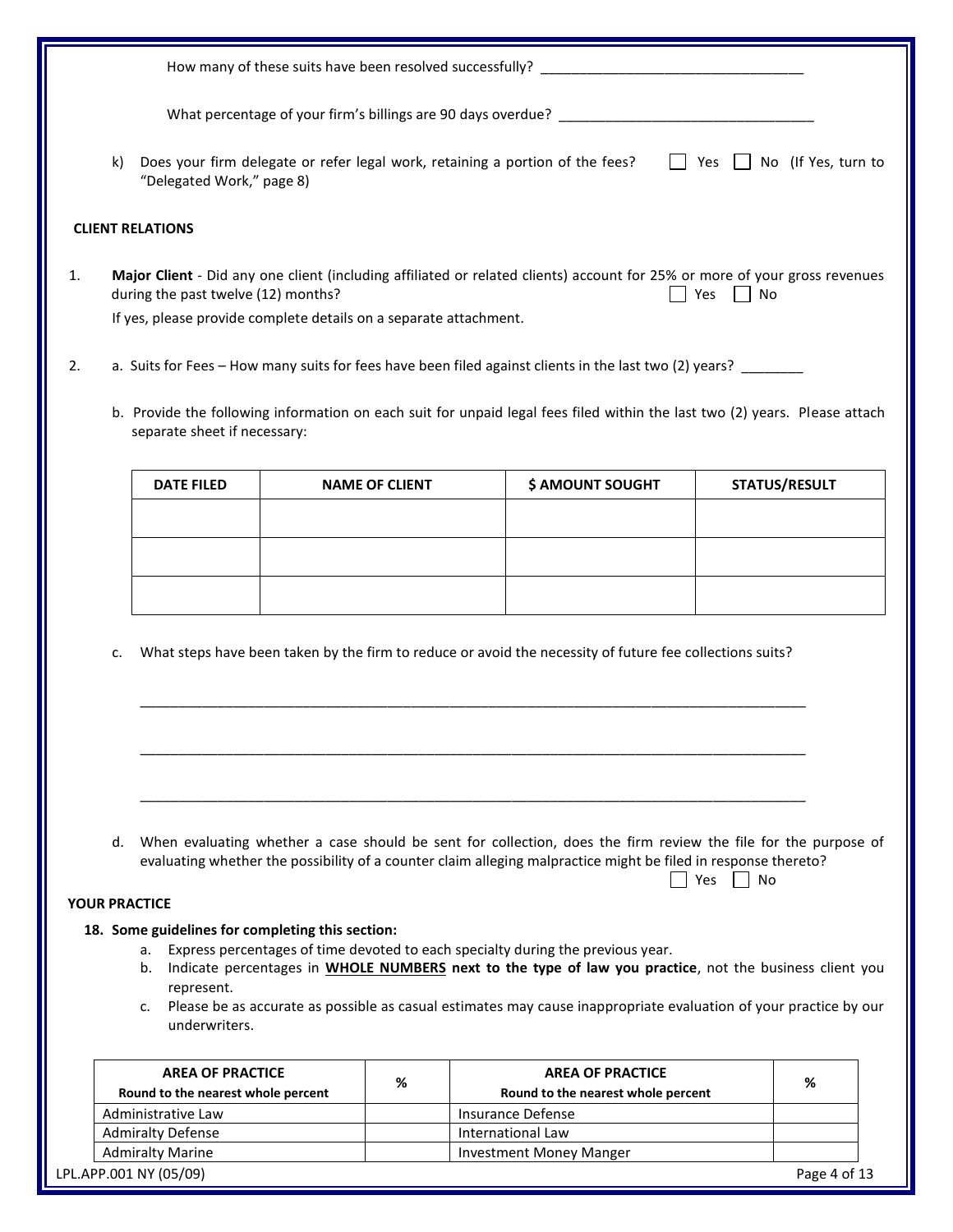| Adoptions                                                                                                  | Juvenile                                                 |      |  |  |  |
|------------------------------------------------------------------------------------------------------------|----------------------------------------------------------|------|--|--|--|
| Arbitration/Mediation                                                                                      | <b>Labor Unions</b>                                      |      |  |  |  |
| Banking**                                                                                                  | Labor/Employee                                           |      |  |  |  |
| Bankruptcy                                                                                                 | Labor/Management                                         |      |  |  |  |
| <b>BI/PI Defense</b>                                                                                       | Landlord Tennant/Leases                                  |      |  |  |  |
| Bonds $**$                                                                                                 | Lobbying                                                 |      |  |  |  |
| <b>Business Transactions</b>                                                                               | Local Government                                         |      |  |  |  |
| Civil Rights                                                                                               | <b>Medical Malpractice Defense</b>                       |      |  |  |  |
| Civil/General Litigation                                                                                   | Medical Malpractice Plaintiff *                          |      |  |  |  |
| Class Action Plaintiff *                                                                                   | <b>Mergers &amp; Acquisitions</b>                        |      |  |  |  |
| Collection**                                                                                               | Municipal Law                                            |      |  |  |  |
| <b>Commercial Defense</b>                                                                                  | Oil & Gas Mining                                         |      |  |  |  |
| Commercial Law                                                                                             | Oil & Gas Title                                          |      |  |  |  |
| <b>Consumer Claims</b>                                                                                     | $**$<br>Patent, Trademark, Copyright - Filing            |      |  |  |  |
| <b>Construction Law</b>                                                                                    | $**$<br>Patent, Trademark, Copyright Litigation          |      |  |  |  |
| Contracts                                                                                                  | Patent, Trademark, Copyright Prosecution **              |      |  |  |  |
| <b>Corporate Formation</b>                                                                                 | $\ast$<br><b>Plaintiff BI/PI (Non Product Liability)</b> |      |  |  |  |
| Corporate General                                                                                          | Product Liability Plaintiff *                            |      |  |  |  |
| Corporate Litigation                                                                                       | Real Estate Closings/General**                           |      |  |  |  |
| Criminal Law                                                                                               | Real Estate Commercial Title**                           |      |  |  |  |
| <b>Divorce</b>                                                                                             | Real Estate Development **                               |      |  |  |  |
| <b>Employment Law</b>                                                                                      | Real Estate Investment Trusts **                         |      |  |  |  |
| <b>Entertainment</b>                                                                                       | Real Estate Limited Partnership **                       |      |  |  |  |
| $\ast\ast$<br><b>Environmental Law</b>                                                                     | Real Estate Residential Title **                         |      |  |  |  |
| <b>ERISA</b>                                                                                               | Real Estate Syndication **                               |      |  |  |  |
| <b>Estate Planning</b>                                                                                     | Securities **                                            |      |  |  |  |
| Estate/Trust/Probate*                                                                                      | <b>Taxation Opinions</b>                                 |      |  |  |  |
| Family Law - (Non-Divorce)                                                                                 | <b>Taxation Preparation</b>                              |      |  |  |  |
| Fiduciary                                                                                                  | <b>Taxation Representation</b>                           |      |  |  |  |
| Foreclosures                                                                                               | <b>Traffic</b>                                           |      |  |  |  |
| Foreign Law                                                                                                | <b>Wills</b>                                             |      |  |  |  |
| Guardianships                                                                                              | ∗<br><b>Workers Compensation Plaintiff</b>               |      |  |  |  |
| High Profile Divorce                                                                                       | <b>Workers Compensation Defense</b>                      |      |  |  |  |
| Immigration/Naturalization                                                                                 | Other: Please Explain on firm Letterhead                 |      |  |  |  |
|                                                                                                            | <b>Total</b>                                             | 100% |  |  |  |
| ∗<br>Please Complete Plaintiff Supplement on Page 13.<br>**<br><b>Please Contact Agent for Supplement.</b> |                                                          |      |  |  |  |
| <b>FEE VOLUME/BILLINGS:</b><br>\$0 - \$100,000                                                             | \$100,001 - \$250,000<br>\$250,001 - \$400,000           |      |  |  |  |
|                                                                                                            |                                                          |      |  |  |  |

| $$400,001 - $500,000$ | $\sqrt{$}$ \$500,001 - \$1,000,000 | $\bigcup$ \$1,000,001 - 2,000,000 |
|-----------------------|------------------------------------|-----------------------------------|
|-----------------------|------------------------------------|-----------------------------------|

| If revenues are in excess of 2,000,000 please include actual revenues |  |  |
|-----------------------------------------------------------------------|--|--|
|                                                                       |  |  |

### **19. Complete Financial Institution Supplement on Page 9 if questions 19 A, 19 B or 19 C are answered** *"Yes."*

- a. Have any lawyers performed services on or on behalf of a financial institution other than those listed below? Yes No
	-
- 
- Bankruptcy Loan Workout Title Work/Conveyances
- Collection Real Estate Closings Trust Work
- 
- Loan Documentation Real Estate Foreclosures
- b. Has any lawyer: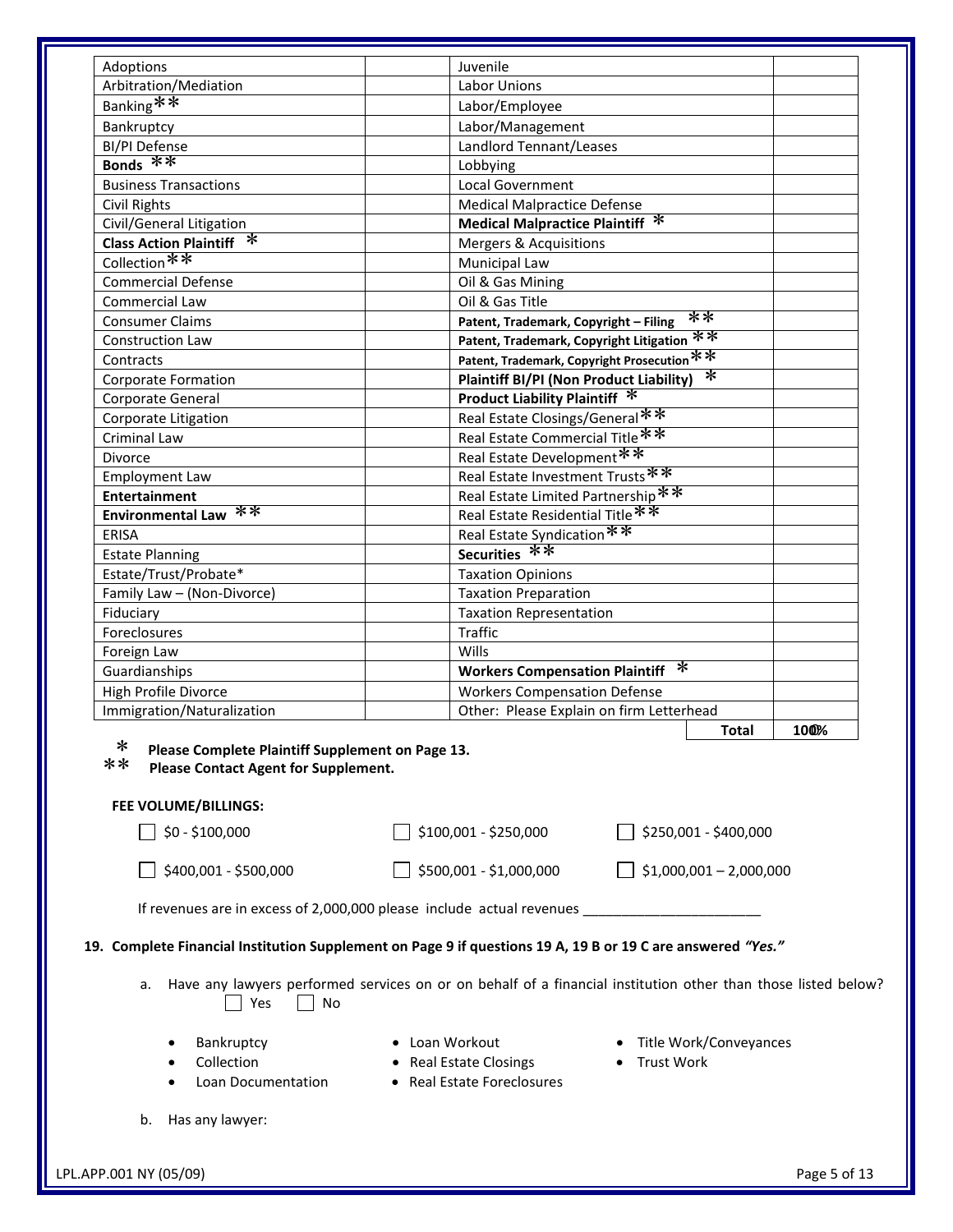|                        |                                                                        | i. Had any financial control over or equity interest in a financial institution?         |                                          |                                                                                                                                                                                                                                                         | No<br>Yes                           |
|------------------------|------------------------------------------------------------------------|------------------------------------------------------------------------------------------|------------------------------------------|---------------------------------------------------------------------------------------------------------------------------------------------------------------------------------------------------------------------------------------------------------|-------------------------------------|
|                        |                                                                        |                                                                                          |                                          | ii. Acted as director, officer, general counsel or committee member for a financial institution?<br>Yes                                                                                                                                                 | No                                  |
|                        | iii.                                                                   |                                                                                          |                                          | Been involved with the initial formation of, or provided any securities services for a financial institution?                                                                                                                                           | No<br>Yes                           |
| c.                     |                                                                        |                                                                                          |                                          | Are any of your firm's financial institution clients uninsured by a government agency such as the FDIC or NCUA?                                                                                                                                         |                                     |
| d.                     | Had any loan commitments?                                              | Had a client be declared insolvent or operating under regulatory direction or agreement? |                                          |                                                                                                                                                                                                                                                         | Yes<br>No<br>Yes<br>No              |
| e.<br>20. Website:     |                                                                        |                                                                                          |                                          | Yes                                                                                                                                                                                                                                                     | No                                  |
| a.                     |                                                                        | Do you or your firm have an Internet website? $\Box$ Yes                                 |                                          | No (If Yes, please provide web address)                                                                                                                                                                                                                 |                                     |
| b.                     | Does an firm member practice law:                                      |                                                                                          |                                          |                                                                                                                                                                                                                                                         |                                     |
|                        | as a Prosecuting Attorney?                                             | Yes I                                                                                    | No                                       | as a Municipal/State Counsel?                                                                                                                                                                                                                           | Yes<br>No                           |
|                        | as a Public Defender?                                                  | Yes  <br>No                                                                              |                                          | as an Employed Lawyer elsewhere?                                                                                                                                                                                                                        | Yes<br>No                           |
|                        | equity interest in any CLIENT of your firm?<br>estate agent or broker? | b) Does any single CLIENT represent 10% or more of your firm's gross billings?           |                                          | 21. a) Do any of your firm's attorneys serve as a director, an officer or an employee of any client of your firm, or have an<br>22. Does any member of your firm provide professional services as an accountant/CPA, insurance agent or broker, or real | No<br>Yes<br>No<br>Yes<br>Yes<br>No |
|                        |                                                                        | <b>Percent Of</b><br><b>Income Derived</b>                                               | Professional<br><b>Liability Insurer</b> | <b>Limits Of Liability</b>                                                                                                                                                                                                                              |                                     |
|                        | Accountant/CPA                                                         |                                                                                          |                                          |                                                                                                                                                                                                                                                         |                                     |
|                        | Insurance Agent                                                        |                                                                                          |                                          |                                                                                                                                                                                                                                                         |                                     |
|                        | Real Estate Agent                                                      |                                                                                          |                                          |                                                                                                                                                                                                                                                         |                                     |
| <b>YOUR INSURANCE</b>  |                                                                        |                                                                                          |                                          |                                                                                                                                                                                                                                                         |                                     |
|                        |                                                                        |                                                                                          |                                          | (Month/Day/Year)                                                                                                                                                                                                                                        |                                     |
|                        |                                                                        |                                                                                          |                                          |                                                                                                                                                                                                                                                         |                                     |
| LPL.APP.001 NY (05/09) |                                                                        |                                                                                          |                                          |                                                                                                                                                                                                                                                         | Page 6 of 13                        |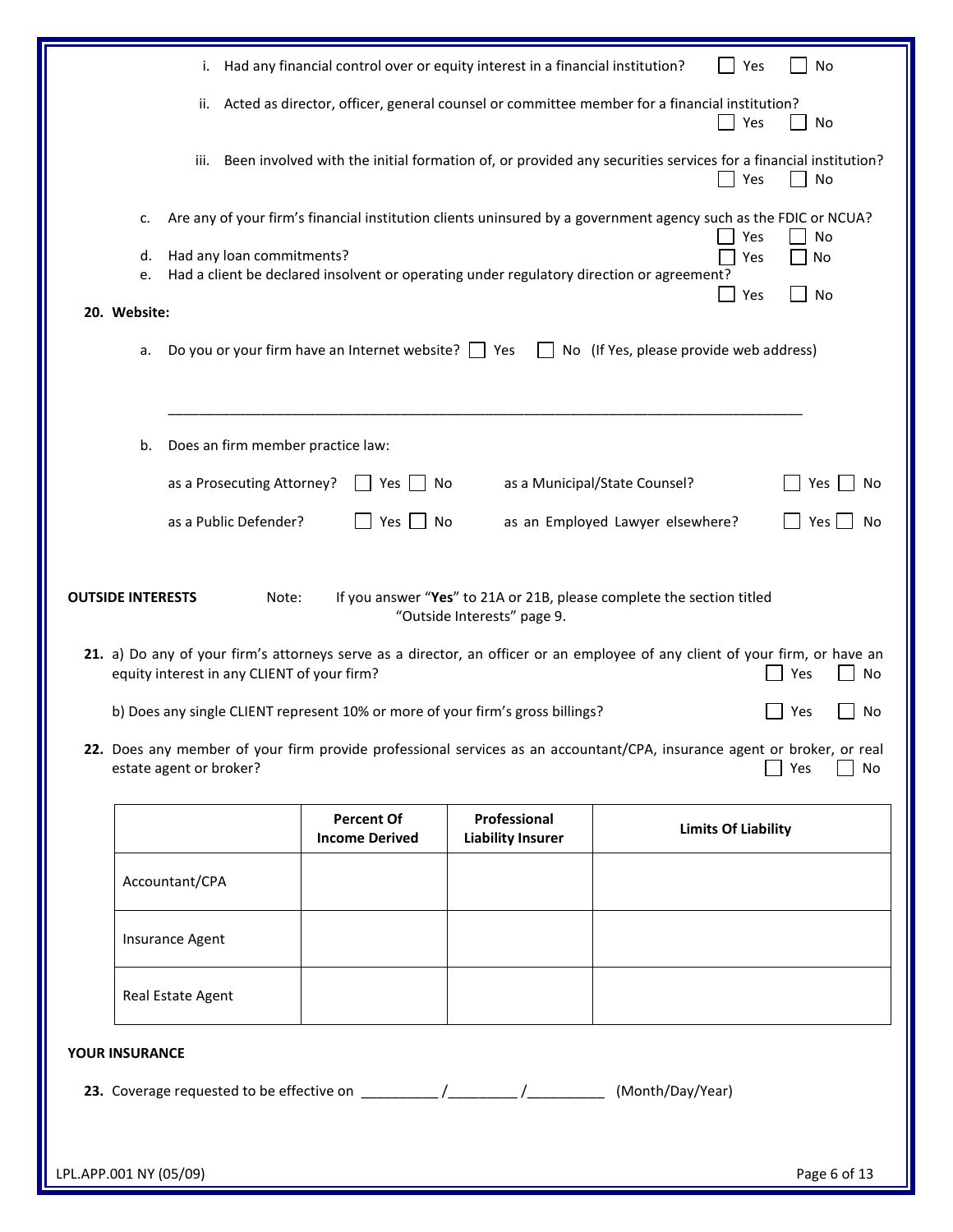| Please select the limits and deductible you prefer:<br>a.                                                                                                                                                                                                                                                                                                                                                                                                            |                                                                                                                                                                                                                                                                                                                                                                                                                                                         |                                                                                                                                                                                          |                                                                                                                                                                                                        |                            |  |  |
|----------------------------------------------------------------------------------------------------------------------------------------------------------------------------------------------------------------------------------------------------------------------------------------------------------------------------------------------------------------------------------------------------------------------------------------------------------------------|---------------------------------------------------------------------------------------------------------------------------------------------------------------------------------------------------------------------------------------------------------------------------------------------------------------------------------------------------------------------------------------------------------------------------------------------------------|------------------------------------------------------------------------------------------------------------------------------------------------------------------------------------------|--------------------------------------------------------------------------------------------------------------------------------------------------------------------------------------------------------|----------------------------|--|--|
| <b>DEDUCTIBLE</b>                                                                                                                                                                                                                                                                                                                                                                                                                                                    |                                                                                                                                                                                                                                                                                                                                                                                                                                                         |                                                                                                                                                                                          | <b>LIMITS</b> (Maximum Each Claim/Maximum Each Year)                                                                                                                                                   |                            |  |  |
|                                                                                                                                                                                                                                                                                                                                                                                                                                                                      | \$ 0 None<br>\$15,000<br>\$25,000<br>\$1,000<br>$$50,000*$<br>\$2,500<br>$$75,000*$<br>\$5,000<br>\$100,000*<br>\$10,000<br>* Please submit firm's current<br>financial statement                                                                                                                                                                                                                                                                       | 100,000 / \$ 300,000<br>\$250,000 / \$500,000<br>\$500,000 / \$500,000<br>\$500,000 / \$1,000,000<br>\$1,000,000 / \$1,000,000<br>\$1,000,000 / \$2,000,000<br>\$1,000,000 / \$3,000,000 | \$2,000,000 / \$2,000,000<br>\$2,000,000 / \$4,000,000<br>\$2,000,000 / \$5,000,000<br>\$3,000,000 / \$3,000,000<br>\$4,000,000/ \$4,000,000<br>\$4,000,000 / \$7,000,000<br>\$5,000,000 / \$5,000,000 | \$5,000,000 / \$10,000,000 |  |  |
| b.                                                                                                                                                                                                                                                                                                                                                                                                                                                                   | Please select the optional coverages you prefer:                                                                                                                                                                                                                                                                                                                                                                                                        |                                                                                                                                                                                          |                                                                                                                                                                                                        |                            |  |  |
| Claim Expenses Within the Limit of Liability - 50% Offset<br>Claim Expenses Within the Limit of Liability - 100% Offset<br>Claim Expenses Within the Deductible - 50% Offset<br>Claim Expenses Within the Deductible - 100% Offset<br>25. Is your firm currently insured against malpractice claims?<br>No<br>Yes<br>26. Does your current policy have prior acts exclusion?<br>No<br>Yes<br>27. If Yes, What is your Prior Acts Exclusion Date?<br>(Month/Day/Year) |                                                                                                                                                                                                                                                                                                                                                                                                                                                         |                                                                                                                                                                                          |                                                                                                                                                                                                        |                            |  |  |
|                                                                                                                                                                                                                                                                                                                                                                                                                                                                      | 28. Please provide your current Insurance History below:                                                                                                                                                                                                                                                                                                                                                                                                |                                                                                                                                                                                          |                                                                                                                                                                                                        |                            |  |  |
|                                                                                                                                                                                                                                                                                                                                                                                                                                                                      |                                                                                                                                                                                                                                                                                                                                                                                                                                                         |                                                                                                                                                                                          |                                                                                                                                                                                                        |                            |  |  |
|                                                                                                                                                                                                                                                                                                                                                                                                                                                                      | <b>Insurance Company</b>                                                                                                                                                                                                                                                                                                                                                                                                                                | <b>Limits</b><br>Per<br>Claim/Aggregate                                                                                                                                                  | <b>Policy Period</b><br>(MM/DD/YYYY)                                                                                                                                                                   | Premium<br>Paid            |  |  |
| Current Year 1                                                                                                                                                                                                                                                                                                                                                                                                                                                       |                                                                                                                                                                                                                                                                                                                                                                                                                                                         | \$<br>/\$                                                                                                                                                                                |                                                                                                                                                                                                        | \$                         |  |  |
| Previous Year 2                                                                                                                                                                                                                                                                                                                                                                                                                                                      |                                                                                                                                                                                                                                                                                                                                                                                                                                                         | \$<br>/\$                                                                                                                                                                                |                                                                                                                                                                                                        | \$                         |  |  |
| Previous Year 3                                                                                                                                                                                                                                                                                                                                                                                                                                                      |                                                                                                                                                                                                                                                                                                                                                                                                                                                         | \$<br>/\$                                                                                                                                                                                |                                                                                                                                                                                                        | \$                         |  |  |
| а.                                                                                                                                                                                                                                                                                                                                                                                                                                                                   | 29. During the past five years, has any insurance carrier canceled or refused to renew your professional liability insurance for<br>any reason other than carrier's withdrawal for the market?<br>If you answer this question "Yes," please provide on the next page the name of the carrier, the date and reason<br>for cancellation or non-renewal, and any comments you may wish to add.<br>30. After inquiry, are any attorneys in your firm aware: |                                                                                                                                                                                          |                                                                                                                                                                                                        | Yes<br>No                  |  |  |
| a.                                                                                                                                                                                                                                                                                                                                                                                                                                                                   | Of any professional liability claims made against them in the past five years?                                                                                                                                                                                                                                                                                                                                                                          |                                                                                                                                                                                          |                                                                                                                                                                                                        | Yes<br>No                  |  |  |
| b.                                                                                                                                                                                                                                                                                                                                                                                                                                                                   | Of any legal work or incidents that might reasonably be expected to lead to a claim or suit against them?                                                                                                                                                                                                                                                                                                                                               |                                                                                                                                                                                          |                                                                                                                                                                                                        | Yes<br>No                  |  |  |
| c.                                                                                                                                                                                                                                                                                                                                                                                                                                                                   | If you answer either question "Yes," please complete the " Supplemental Claim Form" on Page 10-12.                                                                                                                                                                                                                                                                                                                                                      |                                                                                                                                                                                          |                                                                                                                                                                                                        |                            |  |  |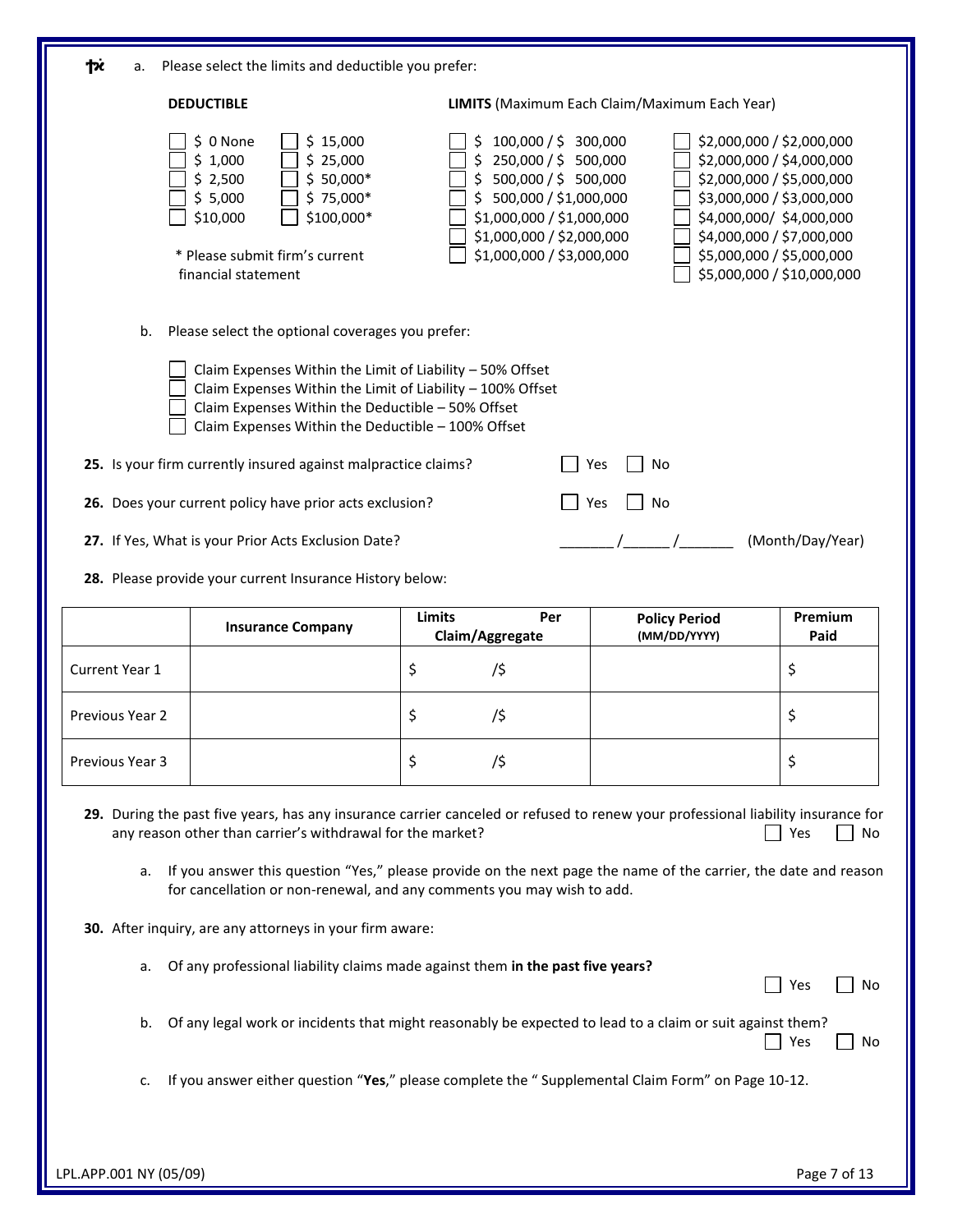| The following pages provide for additional information we may need on some aspects of your practice. If this information is<br>required, you've already been directed to the appropriate section. Provided you've done this, you need only turn to the last<br>page and sign the application. If you have any questions, please contact your agent. |                                                               |                                          |                                      |   |
|-----------------------------------------------------------------------------------------------------------------------------------------------------------------------------------------------------------------------------------------------------------------------------------------------------------------------------------------------------|---------------------------------------------------------------|------------------------------------------|--------------------------------------|---|
|                                                                                                                                                                                                                                                                                                                                                     | <b>THANK YOU!</b>                                             |                                          |                                      |   |
|                                                                                                                                                                                                                                                                                                                                                     |                                                               |                                          |                                      |   |
|                                                                                                                                                                                                                                                                                                                                                     |                                                               |                                          |                                      |   |
|                                                                                                                                                                                                                                                                                                                                                     |                                                               |                                          |                                      |   |
|                                                                                                                                                                                                                                                                                                                                                     |                                                               |                                          |                                      |   |
|                                                                                                                                                                                                                                                                                                                                                     |                                                               |                                          |                                      |   |
|                                                                                                                                                                                                                                                                                                                                                     |                                                               |                                          |                                      |   |
| <b>ADDITIONAL LOCATIONS:</b> (From Question 6)<br>If your firm practices from more than one office, does responsibility for your firm's other offices rest with management at your<br>principal location indicated in Question 3?   Yes                                                                                                             | $\Box$ No                                                     |                                          |                                      |   |
| Please provide us with:                                                                                                                                                                                                                                                                                                                             |                                                               |                                          |                                      |   |
|                                                                                                                                                                                                                                                                                                                                                     | <b>ADDRESSES OF OTHER OFFICES</b>                             |                                          | <b>NUMBER OF</b><br><b>ATTORNEYS</b> |   |
| 1.                                                                                                                                                                                                                                                                                                                                                  |                                                               |                                          |                                      |   |
| 2.                                                                                                                                                                                                                                                                                                                                                  |                                                               |                                          |                                      |   |
| 3.                                                                                                                                                                                                                                                                                                                                                  |                                                               |                                          |                                      |   |
| 4.                                                                                                                                                                                                                                                                                                                                                  |                                                               |                                          |                                      |   |
| 5.                                                                                                                                                                                                                                                                                                                                                  |                                                               |                                          |                                      |   |
| <b>SUPPORT STAFF: (From Question 14)</b><br>If your ratio of staff to attorneys is greater than 2:1 Is your support staff supervised by an attorney who is ultimately<br>responsible for their work? $\Box$ Yes $\Box$ No<br>Please give us details of their work:                                                                                  |                                                               |                                          |                                      |   |
|                                                                                                                                                                                                                                                                                                                                                     |                                                               |                                          |                                      |   |
| <b>JOB TITLE</b>                                                                                                                                                                                                                                                                                                                                    | <b>NUMBER OF</b><br><b>STAFF BY JOB</b><br><b>TITLE</b>       | <b>DUTIES</b>                            | FULL TIME /<br><b>PART TIME</b>      |   |
| 1.                                                                                                                                                                                                                                                                                                                                                  |                                                               |                                          |                                      |   |
| 2.                                                                                                                                                                                                                                                                                                                                                  |                                                               |                                          |                                      |   |
| 3.                                                                                                                                                                                                                                                                                                                                                  |                                                               |                                          |                                      |   |
| 4.                                                                                                                                                                                                                                                                                                                                                  |                                                               |                                          |                                      |   |
| 5.                                                                                                                                                                                                                                                                                                                                                  |                                                               |                                          |                                      |   |
| <b>DELEGATED WORK:</b> (From Question 17 k)<br>If you delegated work and retain some portion of the fees, please provide us:                                                                                                                                                                                                                        |                                                               |                                          |                                      |   |
| TO WHOM YOU DELEGATE                                                                                                                                                                                                                                                                                                                                | <b>CERTIFICATE OF</b><br><b>INSURANCE ON</b><br><b>RECORD</b> | <b>NATURE OF LEGAL SERVICES PROVIDED</b> |                                      | % |
| LPL.APP.001 NY (05/09)                                                                                                                                                                                                                                                                                                                              |                                                               |                                          | Page 8 of 13                         |   |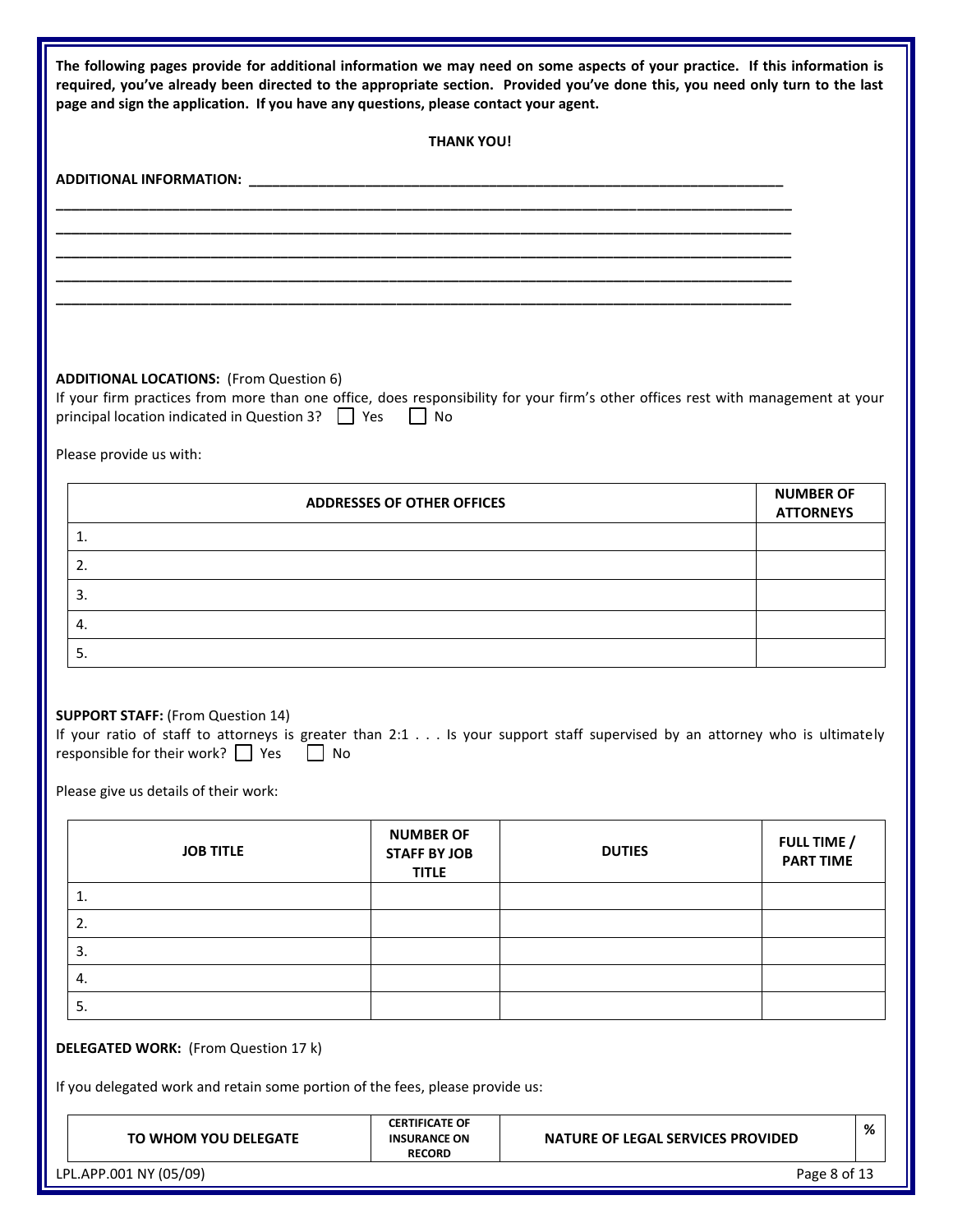|                                                                                                                                                           |  |          |         | $\ast$          |  |  |
|-----------------------------------------------------------------------------------------------------------------------------------------------------------|--|----------|---------|-----------------|--|--|
| 1.                                                                                                                                                        |  |          |         |                 |  |  |
| 2.                                                                                                                                                        |  |          |         |                 |  |  |
| 3.                                                                                                                                                        |  |          |         |                 |  |  |
| 4                                                                                                                                                         |  |          |         |                 |  |  |
| 5                                                                                                                                                         |  |          |         |                 |  |  |
| * Percentage of your firm's annual gross billing delegation represents.                                                                                   |  |          |         |                 |  |  |
| FINANCIAL INSTITUTION AND LOCATION: (From Question 19)                                                                                                    |  |          |         |                 |  |  |
| Complete only if you have answered "Yes" to Questions 19 A, 19 B, or 19 C. Please photocopy and provide separate pages for<br>each Financial Institution. |  |          |         |                 |  |  |
|                                                                                                                                                           |  |          |         |                 |  |  |
| Is the institution insured by any government agency such as FDIC or NCUA?                                                                                 |  |          | Yes     | No              |  |  |
| Is any lawyer involved with the approval of loans?                                                                                                        |  |          | Yes     | No              |  |  |
| Check if applicable: Equity interest in financial institution. Complete Directors & Officers Outside Interest Supplement.                                 |  |          |         |                 |  |  |
| Initial formation or securities services were provided for this financial institution. Complete Securities Supplement                                     |  |          |         |                 |  |  |
| Check any of the following positions held: $\Box$ No Position Held                                                                                        |  | Director | Officer | Audit Committee |  |  |
| Loan Committee E Executive Committee General Counsel-List Services Below Dother-List Services Below:                                                      |  |          |         |                 |  |  |
| If the financial Institution has been taken over by a regulatory agency, check if services were provided:                                                 |  |          |         |                 |  |  |
| Prior to takeover $\Box$ After Takeover $\Box$ Both $\Box$ Not Applicable $\Box$ Describe services provided each time period: $\Box$                      |  |          |         |                 |  |  |
|                                                                                                                                                           |  |          |         |                 |  |  |
|                                                                                                                                                           |  |          |         |                 |  |  |
|                                                                                                                                                           |  |          |         |                 |  |  |
|                                                                                                                                                           |  |          |         |                 |  |  |
| <b>OUTSIDE INTERESTS: (From Question 21)</b>                                                                                                              |  |          |         |                 |  |  |
| Complete only if you have answered "Yes" to Questions 21 A or 21B, please provide us with this information for each applicable<br>client.                 |  |          |         |                 |  |  |
|                                                                                                                                                           |  |          |         |                 |  |  |
|                                                                                                                                                           |  |          |         |                 |  |  |
|                                                                                                                                                           |  |          |         |                 |  |  |
| LPL.APP.001 NY (05/09)                                                                                                                                    |  |          |         | Page 9 of 13    |  |  |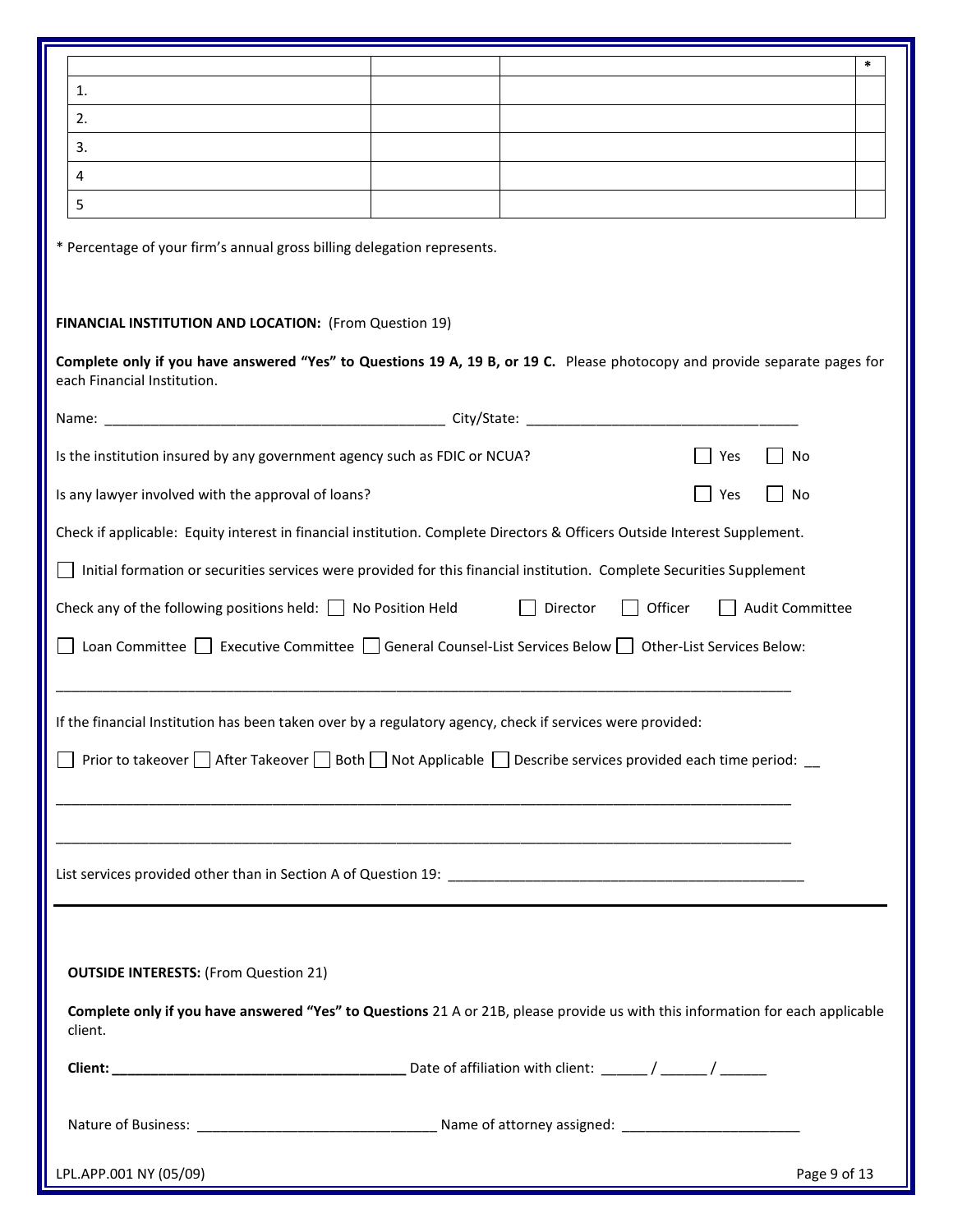| Annual percentage of firm's gross billings: _____% Percent of equity interest: _____% Dollar Value \$ __________                                                                                                                                                                                                                                                                                                                                                                                                                                                                                                                                                                                                                                                                                                                                                                                                                                                                                                                                                                                                                                                                                                                       |
|----------------------------------------------------------------------------------------------------------------------------------------------------------------------------------------------------------------------------------------------------------------------------------------------------------------------------------------------------------------------------------------------------------------------------------------------------------------------------------------------------------------------------------------------------------------------------------------------------------------------------------------------------------------------------------------------------------------------------------------------------------------------------------------------------------------------------------------------------------------------------------------------------------------------------------------------------------------------------------------------------------------------------------------------------------------------------------------------------------------------------------------------------------------------------------------------------------------------------------------|
|                                                                                                                                                                                                                                                                                                                                                                                                                                                                                                                                                                                                                                                                                                                                                                                                                                                                                                                                                                                                                                                                                                                                                                                                                                        |
|                                                                                                                                                                                                                                                                                                                                                                                                                                                                                                                                                                                                                                                                                                                                                                                                                                                                                                                                                                                                                                                                                                                                                                                                                                        |
| $\Box$ Yes<br>Does client carry D & O insurance?                                                                                                                                                                                                                                                                                                                                                                                                                                                                                                                                                                                                                                                                                                                                                                                                                                                                                                                                                                                                                                                                                                                                                                                       |
| At what limits? $\oint$                                                                                                                                                                                                                                                                                                                                                                                                                                                                                                                                                                                                                                                                                                                                                                                                                                                                                                                                                                                                                                                                                                                                                                                                                |
| <b>SUPPLEMENTAL CLAIM INFORMATION: (From Question 30)</b><br>If within the last five years you have been involved in any malpractice claim or suit, or are aware of an incident which may give rise<br>to a claim, please complete the form below for each claim or incident. If space is insufficient to answer any questions fully, attach<br>separate sheet.<br>2. Full name of claimant: $\Box$ Incident $\Box$ Claim $\Box$ Suit                                                                                                                                                                                                                                                                                                                                                                                                                                                                                                                                                                                                                                                                                                                                                                                                  |
| 4.<br>5.<br>Additional defendants: __________________________ Indicate whether: □ Court Judgment □ Out of Court Settlement<br>6.<br>7.<br>*Including Defense Expenses incurred.<br>8. IF PENDING: Claimants settlement demand: $\frac{5}{2}$ Insurer's loss reserve: $\frac{5}{2}$ Yes $\Box$ No<br>Name of Insurer responding to this claim or incident: $\frac{1}{2}$ Policy No.:<br>9.<br>Limits of Liability: \$ _________________ Deductible: \$ ____________ Type of Form: □ Occurrence or □ Claims Made<br>10. Description of claim: (Provide enough information to allow evaluation and use additional sheet if more space is required.)                                                                                                                                                                                                                                                                                                                                                                                                                                                                                                                                                                                       |
| b.                                                                                                                                                                                                                                                                                                                                                                                                                                                                                                                                                                                                                                                                                                                                                                                                                                                                                                                                                                                                                                                                                                                                                                                                                                     |
| Describe the type of injury or damage allegedly sustained:<br>c.                                                                                                                                                                                                                                                                                                                                                                                                                                                                                                                                                                                                                                                                                                                                                                                                                                                                                                                                                                                                                                                                                                                                                                       |
| Does this incident or claim follow or result from an action to collect fees?<br>Yes<br><b>No</b><br>d.                                                                                                                                                                                                                                                                                                                                                                                                                                                                                                                                                                                                                                                                                                                                                                                                                                                                                                                                                                                                                                                                                                                                 |
| <b>REPRESENTATIONS:</b><br>We affirm that the information contained here and in any addendum is true to the best of my/our knowledge and that it shall be<br>the basis of the policy of insurance and deemed incorporated therein, should the Company evidence its acceptance of this<br>application by issuance of a policy. I/We hereby authorize the release of claim information form any prior insurer to the Company<br>or its representatives. I/We specifically asked all lawyers in our firm if they have knowledge of any claim, potential claim,<br>disciplinary matter or circumstance that may rise to a claim against us that is not listed in our response to Questions 12 & Question<br>30 A & B. All lawyers have responded "No" Please Initial Here (____________). On behalf of our firm, I agree that this<br>application, Including all attachments and exhibits, is complete and correct to the best of my knowledge and belief. I understand<br>that this application forms the basis of the contract of insurance, if the Company offers coverage and we accept the Company's<br>offer. I also understand that completion of this application does not bind the Company, Agent or Broker to provide insurance. |
| NOTICE TO APPLICANTS: ANY PERSON WHO KNOWINGLY AND WITH INTENT TO DEFRAUD ANY INSURANCE COMPANY OR ANOTHER PERSON FILES<br>AN APPLICATION FOR INSURANCE OR STATEMENT OF CLAIM CONTAINING ANY MATERIALLY FALSE INFORMATION, OR CONCEALS FOR THE                                                                                                                                                                                                                                                                                                                                                                                                                                                                                                                                                                                                                                                                                                                                                                                                                                                                                                                                                                                         |

LPL.APP.001 NY (05/09) Page 10 of 13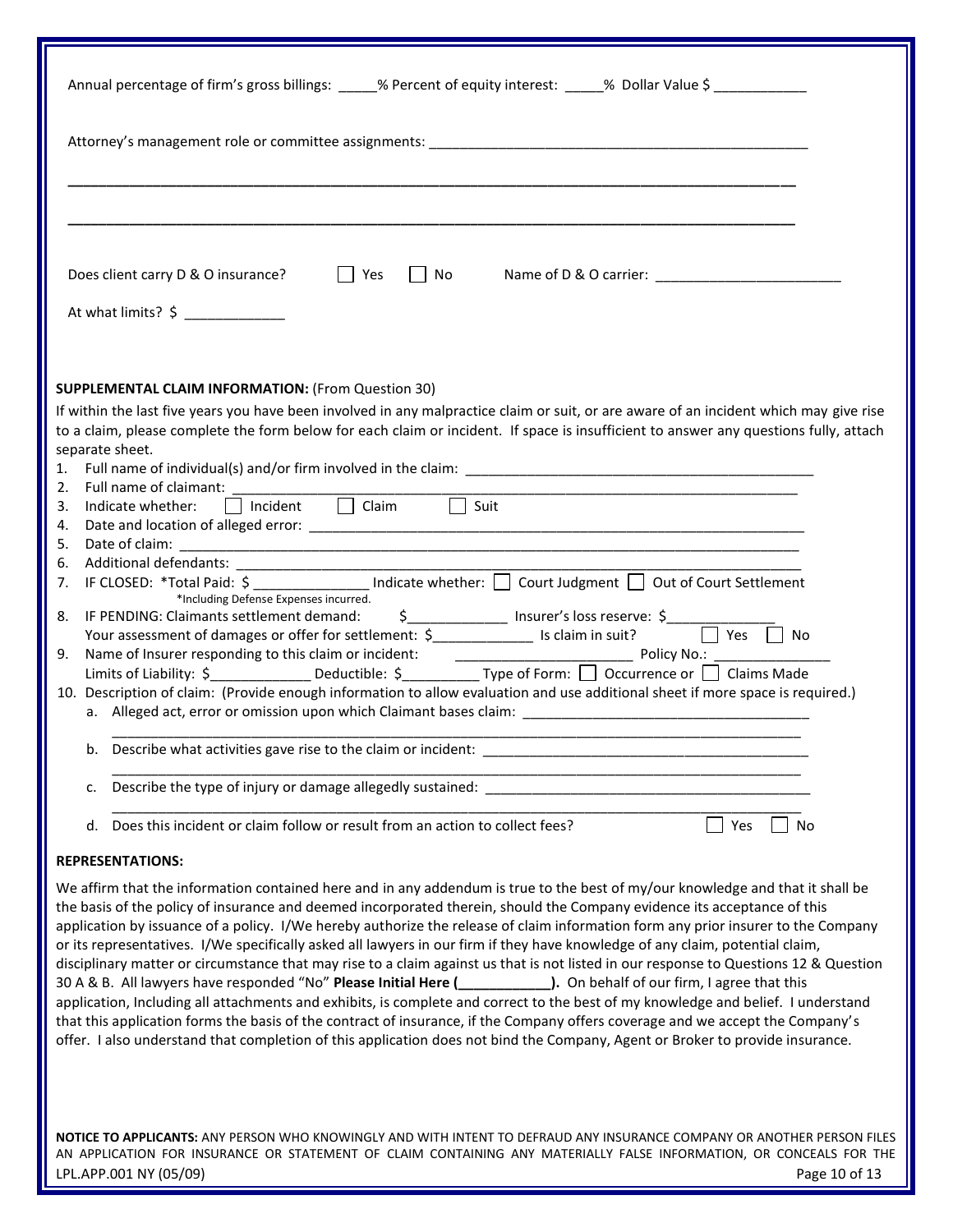PURPOSE OF MISLEADING, INFORMATION CONCERNING ANY FACT MATERIAL THERETO, COMMITS A FRAUDULENT INSURANCE ACT, WHICH IS A CRIME AND SUBJECTS THE PERSON TO CRIMINAL PENALTIES.

**NOTICE TO ARKANSAS, NEW MEXICO AND WEST VIRGINIA APPLICANTS:** ANY PERSON WHO KNOWLINGLY PRESENTS A FALSE OR FRAUDULENT CLAIM FOR PAYMENT OF A LOSS OR BENEFIT, OR KNOWINGLY PRESENTS FALSE INFORMATION IN AN APPLICATION FOR INSURANCE IS GUILTY OF A CRIME AND MAY BE SUBJECT TO FINES AND CONFINEMENT IN PRISON.

**NOTICE TO COLORADO APPLICANTS:** IT IS UNLAWFUL TO KNOWINGLY PROVIDE FALSE, INCOMPLETE OR MISLEADING FACTS OR INFORMATION TO AN INSURANCE COMPANY FOR THE PURPOSE OF DEFRAUDING OR ATTEMPTING TO DEFRAUD THE COMPANY. PENALTIES MAY INCLUDE IMPRISONMENT, FINES, DENIAL OF INSURANCE AND CIVIL DAMAGES. ANY INSURANCE COMPANY OR AGENT OF AN INSURANCE COMPANY WHO KNOWINGLY PROVIDES FALSE, INCOMPLETE OR MISLEADING FACTS OR INFORMATION TO A POLICYHOLDER OR CLAIMANT FOR THE PURPOSE OF DEFRAUDING OR ATTEMPTING TO DEFRAUD THE POLICYHOLDER OR CLAIMANT WITH REGARD TO A SETTLEMENT OR AWARD PAYABLE FROM INSURANCE PROCEEDS SHALL BE REPORTED TO THE COLORADO DIVISION OF INSURANCE WITHIN THE DEPARTMENT OF REGULATORY AUHTORITIES.

**NOTICE TO DISTRICT OF COLUMBIA APPLICANTS:** WARNING: IT IS A CRIME TO PROVIDE FALSE OR MISLEADING INFORMATION TO AN INSURER FOR THE PURPOSE OF DEFRAUDING THE INSURER OR ANY OTHER PERSON, PENALTIES INCLUDE IMPRISONMENT AND/OR FINES. IN ADDITION, AN INSURER MAY DENY INSURANCE BENEFITS IF FALSE INFORMATION MATERIALLY RELATED TO A CLAIM WAS PROVIDED BY THE APPLICANT.

**NOTICE TO FLORIDA APPLICANTS:** ANY PERSON WHO KNOWINGLY AND WITH INTENT TO INJURE, DEFRAUD, OR DECEIVE ANY INSURER FILES A STATEMENT OF CLAIM OR AN APPLICATION CONTAINING ANY FALSE, INCOMPLETE OR MISLEADING INFORMATION IS GUILTY OF A FELONY OF THE THIRD DEGREE.

**NOTICE TO KENTUCKY APPLICANTS:** ANY PERSON WHO KNOWINGLY AND WITH INTENT TO DEFRAUD ANY INSURANCE COMPANY OR ANOTHER PERSON, FILES A STATEMENT OF CLAIM CONTAINING ANY MATERIALLY FALSE INFORMATION, OR CONCEALS FOR THE PURPOSE OF MISLEADING, INFORMATION CONCERNING ANY FACT, MATERIAL THERETO, COMMITS A FRAUDULENT INSURANCE ACT, WHICH IS A CRIME, SUBJECT TO CRIMINAL PROSECUTION AND CIVIL PENALTIES.

**NOTICE TO LOUISIANA APPLICANTS:** ANY PERSON WHO KNOWINGLY PRESENTS A FALSE OR FRAUDULENT CLAIM FOR PAYMENT OF A LOSS OR BENEFIT OR KNOWLINGLY PRESENTS FALSE INFORMATION IN AN APPLICATION FOR INSURANCE IS GUILTY OF A CRIME AND MAY BE SUBJECT TO FINES AND CONFINEMENT IN PRISON.

**NOTICE TO MAINE APPLICANTS:** IT IS A CRIME TO KNOWINGLY PROVIDE FALSE, INCOMPLETE OR MISLEADING INFORMATION TO AN INSURANCE COMPANY FOR THE PURPOSE OF DEFRAUDING THE COMPANY. PENALTIES MAY INCLUDE IMPRISONMENT, FINES OR A DENIAL OF INSURANCE BENEFITS.

**NOTICE TO NEW JERSEY APPLICANTS:** ANY PERSON WHO INCLUDES ANY FALSE AND MISLEADING INFORMATION ON AN APPLICATION FOR AN INSURANCE POLICY IS SUBJECT TO CRIMINAL AND CIVIL PENALTIES.

**NOTICE TO OHIO APPLICANTS:** ANY PERSON WHO, WITH INTENT TO DEFRAUD OR KNOWING THAT HE/SHE IS FACILITATING A FRAUD AGAINST AN INSURER, SUBMITS AN APPLICATION OR FILES A CLAIM CONTAINING A FALSE OR DECEPTIVE STATEMENT IS GUILTY OF INSURANCE FRAUD.

**NOTICE TO OKLAHOMA APPLICANTS - WARNING:** ANY PERSON WHO KNOWINGLY AND WITH INTENT TO INJURE, DEFRAUD OR DECEIVE ANY INSURER, MAKES ANY CLAIM FOR THE PROCEEDS OF AN INSURANCE POLICY CONTAINING ANY FALSE, INCOMPLETE OR MISLEADING INFORMATION IS GUILTY OF A FELONY (365:15-10, 36 §3613.1).

**NOTICE TO PENNSYLVANIA APPLICANTS:** ANY PERSON WHO KNOWINGLY AND WITH INTENT TO DEFRAUD ANY INSURANCE COMPANY OR ANOTHER PERSON, FILES A STATEMENT OF CLAIM CONTAINING ANY MATERIALLY FALSE INFORMATION, OR CONCEALS FOR THE PURPOSE OF MISLEADING, INFORMATION CONCERNING ANY FACT, MATERIAL THERETO, COMMITS A FRAUDULENT INSURANCE ACT, WHICH IS A CRIME, SUBJECT TO CRIMINAL PROSECUTION AND CIVIL PENALTIES.

**NOTICE TO TENNESSEE, VIRGINIA AND WASHINGTON APPLICANTS:** IT IS A CRIME TO KNOWINGLY PROVIDE FALSE, INCOMPLETE OR MISLEADING INFORMATION TO AN INSURANCE COMPANY FOR THE PURPOSE OF DEFRAUDING THE COMPANY. PENALTIES INCLUDE IMPRISONMENT, FINES AND DENIAL OF INSURANCE BENEFITS.

**NOTICE TO VERMONT APPLICANTS:** ANY PERSON WHO KNOWLINGLY AND WITH INTENT TO DEFRAUD ANY INSURANCE COMPANY OR OTHER PERSON FILES AN APPLICATION FOR INSURANCE OR STATEMENT OF CLAIM CONTAINING ANY MATERIALLY FALSE INFORMATION OR, CONCEALS,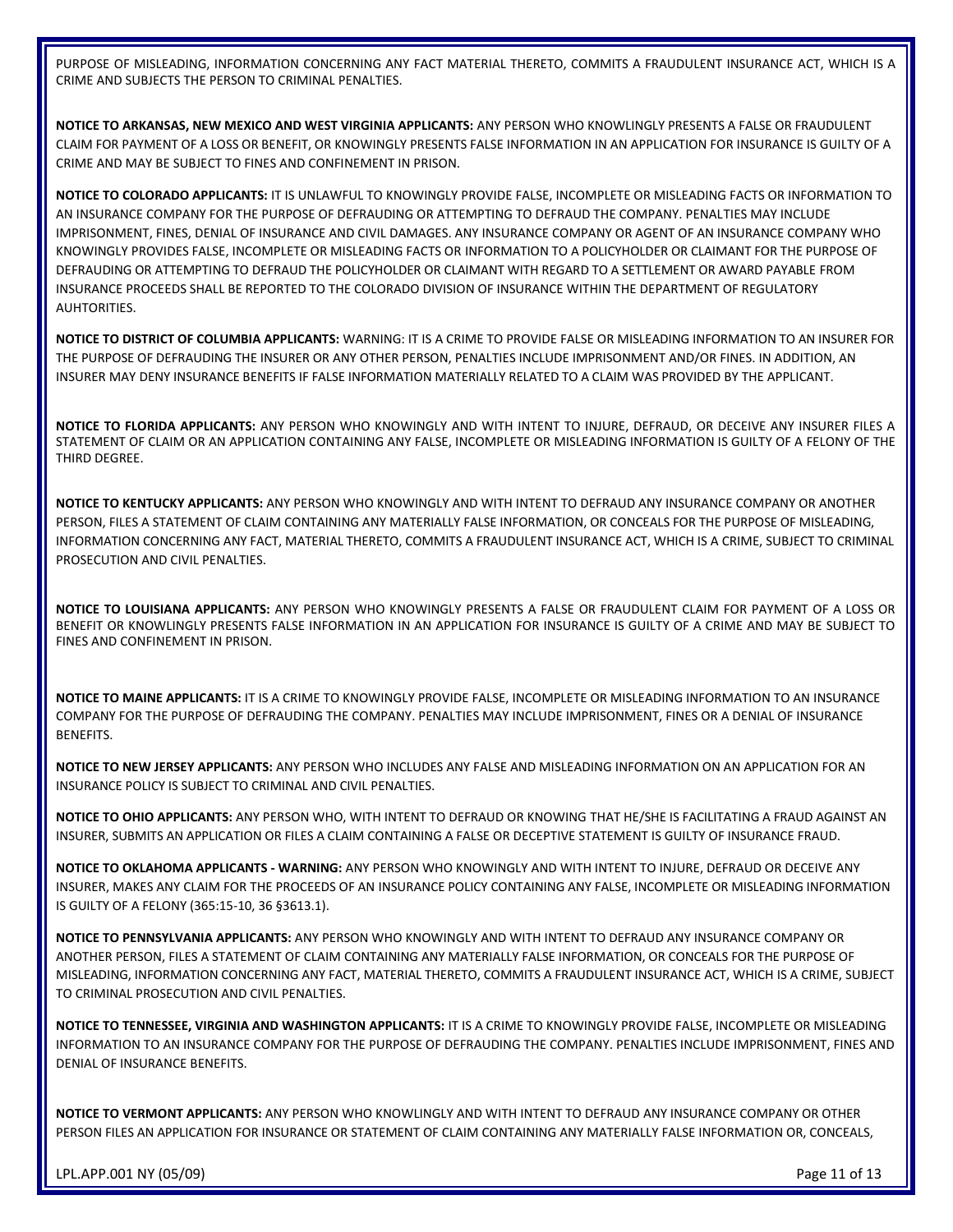FOR THE PURPOSE OF MISLEADING, INFORMATION CONCERNING ANY FACT MATERIAL THERETO, COMMITS A FRAUDULENT ACT, WHICH MAY BE A CRIME AND MAY SUBJECT SUCH PERSON TO CRIMINAL AND CIVIL PENALTIES.

**NOTICE TO NEW YORK APPLICANTS:** ANY PERSON WHO KNOWINGLY AND WITH INTENT TO DEFRAUD ANY INSURANCE COMPANY OR OTHER PERSON FILES AN APPLICATION FOR INSURANCE CONTAINING ANY MATERIALLY FALSE INFORMATION, OR CONCEALS FOR THE PURPOSE OF MISLEADING, INFORMATION CONCERNING ANY FACT MATERIAL THERETO, COMMITS A FRAUDULENT INSURANCE ACT, WHICH IS A CRIME, AND SHALL ALSO BE SUBJECT TO A CIVIL PENALTY NOT TO EXCEED FIVE THOUSAND DOLLARS (\$5,000) AND THE STATED VALUE OF THE CLAIM FOR EACH SUCH VIOLATION.

| X.<br>Signature of Owner, Officer, Partner, Shareholder, or Member                                                                                                                                                                                                                                                                                                                                                                                                                                                                                                                          | Date                                                                                                                                                                                                                                                                                                                           |
|---------------------------------------------------------------------------------------------------------------------------------------------------------------------------------------------------------------------------------------------------------------------------------------------------------------------------------------------------------------------------------------------------------------------------------------------------------------------------------------------------------------------------------------------------------------------------------------------|--------------------------------------------------------------------------------------------------------------------------------------------------------------------------------------------------------------------------------------------------------------------------------------------------------------------------------|
|                                                                                                                                                                                                                                                                                                                                                                                                                                                                                                                                                                                             |                                                                                                                                                                                                                                                                                                                                |
| Print or Type Name                                                                                                                                                                                                                                                                                                                                                                                                                                                                                                                                                                          | Title                                                                                                                                                                                                                                                                                                                          |
| Unless the application is fully completed, no coverage can be bound or quotes issued.<br>1. Any claim, incident, disciplinary matter, or circumstance that may give rise to a claim. See Below<br>a. There is no coverage for any claim, incident, disciplinary matter or circumstance that may rise out of the matters reported on page 2, 6, or 9; or<br>be issued by any of the State National Insurance Companies.<br>2. Failure to report to your current insurance company any:<br>a. Claim made against you during your current policy term; disciplinary matter, or<br>no coverage. | b. Which any member of he applicant firm has knowledge of prior to policy inception will not be afforded coverage under any policy which may subsequently<br>b. Fact, circumstances or event which you are aware of or which may give rise to a claim BEFORE policy expiration may create a lack in coverage or will result in |
|                                                                                                                                                                                                                                                                                                                                                                                                                                                                                                                                                                                             | <b>PLAINTIFF SUPPLEMENT</b>                                                                                                                                                                                                                                                                                                    |
|                                                                                                                                                                                                                                                                                                                                                                                                                                                                                                                                                                                             | Please answer all questions in relation to your plaintiff practice only                                                                                                                                                                                                                                                        |
| Have you advertised during the past 12 months through any of the following:<br>1.<br>If Yes, please attach copies of this advertising or provide an explanation of the specific nature of such advertising.                                                                                                                                                                                                                                                                                                                                                                                 | Yes<br>No<br>Yes<br>No<br>Yes<br>No<br>Yes<br>No                                                                                                                                                                                                                                                                               |
| 2.                                                                                                                                                                                                                                                                                                                                                                                                                                                                                                                                                                                          |                                                                                                                                                                                                                                                                                                                                |
| 3.                                                                                                                                                                                                                                                                                                                                                                                                                                                                                                                                                                                          |                                                                                                                                                                                                                                                                                                                                |
| Percentage of cases (must equal 100%): settle before trial? ______________ Cases tried to conclusion? __________<br>4.                                                                                                                                                                                                                                                                                                                                                                                                                                                                      |                                                                                                                                                                                                                                                                                                                                |
| Percentage of cases referred to you by other law firms? ______________ %<br>5.                                                                                                                                                                                                                                                                                                                                                                                                                                                                                                              |                                                                                                                                                                                                                                                                                                                                |
| Do you use written referral agreements in all cases which are referred to you?<br>6.                                                                                                                                                                                                                                                                                                                                                                                                                                                                                                        | Yes<br>No                                                                                                                                                                                                                                                                                                                      |
| Do you use written referral agreements in all cases which are referred out?<br>7.                                                                                                                                                                                                                                                                                                                                                                                                                                                                                                           | Yes<br>No                                                                                                                                                                                                                                                                                                                      |
| Do you obtain certificates of insurance in all cases which are referred out?<br>8.                                                                                                                                                                                                                                                                                                                                                                                                                                                                                                          | Yes<br>∣No                                                                                                                                                                                                                                                                                                                     |
| Average dollar value of all plaintiff cases are: $\Box$ less than \$25,000<br>9.                                                                                                                                                                                                                                                                                                                                                                                                                                                                                                            | _  \$25,001 - \$100,000        _  \$100,001 - \$500,000<br>\$500,001 - \$1,000,000<br>other:                                                                                                                                                                                                                                   |
| 10. What percentage of your plaintiff cases are:<br><b>________ % Class Action/Mass Tort *</b> _________ % Product Liability<br>______ % Automobile Accident ________ % Slip and Fall                                                                                                                                                                                                                                                                                                                                                                                                       | ________ % Legal Malpractice<br>% Medical Malpractice                                                                                                                                                                                                                                                                          |
| 11. With respect to your answer in question 10, please state the maximum dollar value of any one case:<br>\$ ________ Class Action/Mass Tort * \$ ________ Product Liability                                                                                                                                                                                                                                                                                                                                                                                                                | \$ _______ Legal Malpractice                                                                                                                                                                                                                                                                                                   |
| LPL.APP.001 NY (05/09)                                                                                                                                                                                                                                                                                                                                                                                                                                                                                                                                                                      | Page 12 of 13                                                                                                                                                                                                                                                                                                                  |